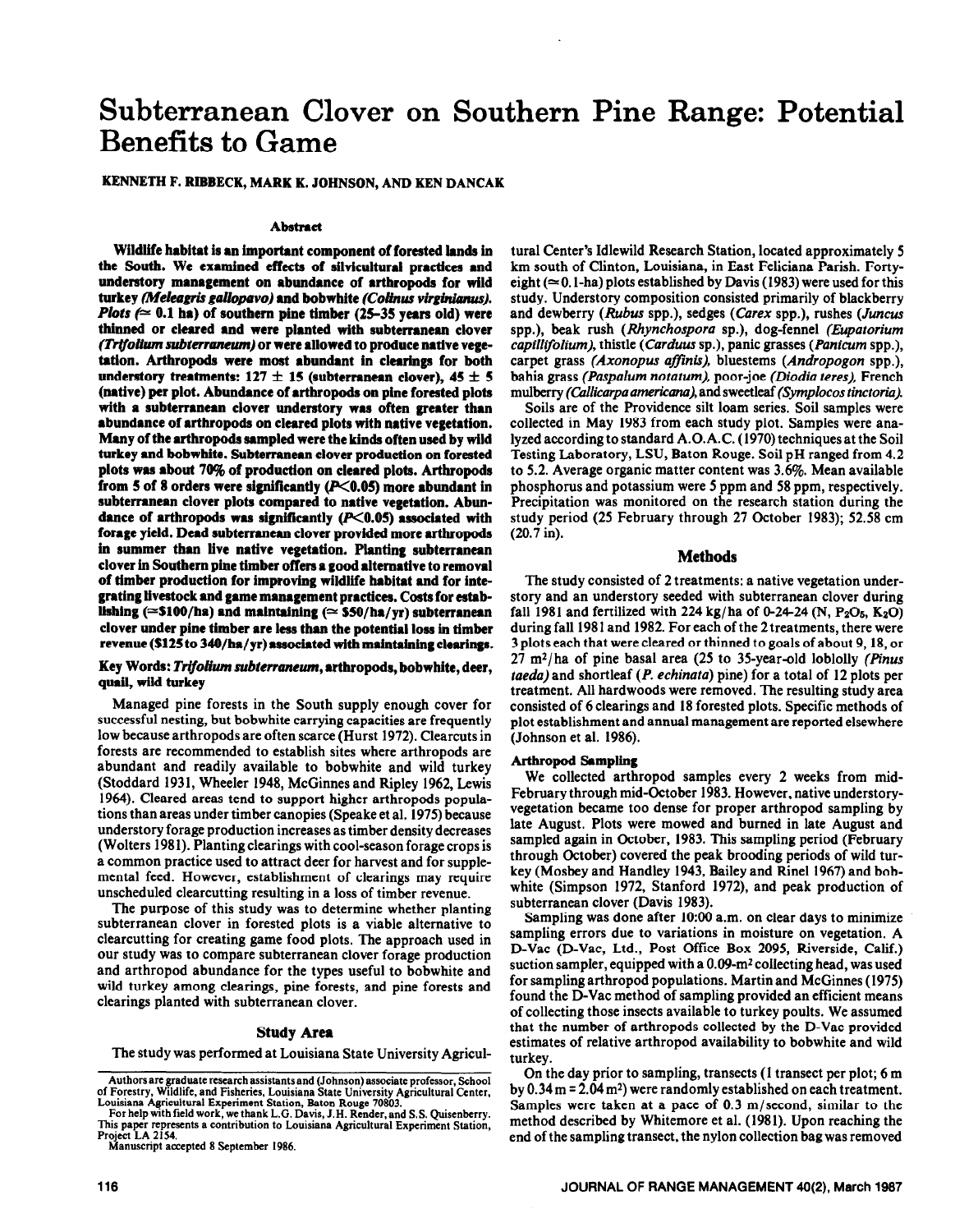from the D-Vac, tied with a rubber band, and placed into a kill jar charged with ethyl acetate.

After removing the nylon bags from the kill jars, we placed the contents into petri dishes. Arthropods in each sample were sorted by taxonomic Order and counted.

## Vegetative **Sampling**

During each sampling period, 3 vegetation samples were collected from each 0.09-m2 frame on transect. Samples were oven dried at 80 $\degree$  C for 48 h and weighed to the nearest 0.1 g. Data for the 3 samples were averaged to obtain an estimate of forage production for each transect. Native vegetation was clipped during its growing season, late-March through August (10 sampling dates). Subterranean clover, a cool-season annual, was clipped only during its growing season, February through early May (7 sampling dates).

#### **Oventory Relationships**

Densiometer measurements were taken over each clipped vegetation plot according to the 17-point technique described by Stricker (1959). Densiometer measurements were averaged to obtain an estimate of percent canopy cover over each transect. These data were used to describe relationships between timber density, forage production, and arthropod abundance. For practical comparisons, pine basal areas associated with each transect were also recorded. Data were classified according to the original thinning goal that the plot was most similar to. This resulted in unequal sample sizes for comparisons of data among thinning goals because actual pine basal areas varied significantly from the original thinning performed in 198 1.

## Statistical **Analysis**

Tests using the normal distribution were used to compare mean arthropod abundance between the treatments because means for each transect were averaged among plots so that comparisons were made using means of means. For each treatment, linear model procedures were used for analysis of variance to determine whether forage production, canopy cover, or sampling period significantly affected arthropod availability (Steel and Torrie 1980). Pine thinning goal was not used as a block treatment for analysis because Davis (1983) found that relationships between pine density and understory production were more strongly associated with canopy cover than with pine basal area.

## **Results**

# **Effects of Treatments**

Arthropod availability was not significantly affected by sampling period when variation due to forage production was accounted for  $(P>0.05)$ . Therefore, our data were combined among sampling periods for further analyses. Arthropod abundance was greater on subterranean clover plots than those with native vegetation all months except October  $(P<0.05)$  (Table 1).

Arthropod abundance varied between treatments for 5 of 8 Orders (Table 2). Subterranean clover supported more Coleopterans, Homopterans, Orthopterans, Hymenopterans, and Dipterans than native vegetation ( $P<0.05$ ). There were no significant differences in abundance of Hemipterans, Lepidopterans, and Arachnids between the 2 treatments ( $P > 0.05$ ). Live subterranean clover generally supported more arthropods than live native vegetation for similar levels of production (Table 3), and dead subterranean clover (June-October) provided more arthropods than live native vegetation. Arthropod abundance was significantly associated with subterranean clover yield  $(X<0.05)$ .

#### **Effecta of Forest Canopy**

We found that arthropods were significantly more abundant in clearings for both treatments than under forest canopy. Therefore, the availability of arthropods for wild turkey and bobwhite would probably be enhanced by managing timber for saw logs and poles because this type of management results in stands with the least

Table 1. Mean  $(\pm S\mathbf{E})$  arthropod abundance (number/2.04 m<sup>2</sup>) compared between native vegetation and subterranean clover under a mature **southern pine forest from February through October 1983. Data are means of means from 12 plots which were generally sampled every 2 weeks. For every montb arthropods were slgnlficsntly more abundant on**  subterranean clover plots (P<0.05).

| Month    | N  | Number              |               |  |
|----------|----|---------------------|---------------|--|
|          |    | Subterranean Clover | <b>Native</b> |  |
| February | 12 | $58 \pm 19$         | $5 \pm 2$     |  |
| March    | 36 | $77 \pm 11$         | $18 \pm 3$    |  |
| April    | 24 | $135 \pm 27$        | $27 \pm 3$    |  |
| May      | 24 | $116 \pm 15$        | $43 \pm 6$    |  |
| June     | 24 | $87 \pm 9$          | $49 \pm 4$    |  |
| July     | 24 | $61 \pm 5$          | $38 \pm 3$    |  |
| August   | 12 | $60 \pm 5$          | $29 \pm 4$    |  |
| October  | 12 | $44 \pm 21$         | $28 \pm 10$   |  |

Table 2. Mean  $(\pm \text{ SE})$  arthropod abundance (number/2.04 m<sup>2</sup>) for 8 **taxonomic Orders compared between native vegetation and subterranean clover treatments In e mature southern pine forest. Date averaged**  were means of 12 plots for 14 sampling periods so that N = 168 for each **order. Means (in the same row) followed by the same letter are not significantly different at the (PCO.05).** 

|             | Treatments          |                 |  |  |
|-------------|---------------------|-----------------|--|--|
| Order       | Subterranean Clover | <b>Native</b>   |  |  |
| Diptera     | $48.3 \pm 4.9$ A    | $9.1 \pm 0.8 B$ |  |  |
| Homoptera   | $9.9 \pm 0.8$ A     | $5.2 \pm 0.7 B$ |  |  |
| Orthroptera | $7.7 \pm 1.0$ A     | $3.9 \pm 0.4 B$ |  |  |
| Hymenoptera | $6.0 \pm 0.7$ A     | $3.1 \pm 0.1 B$ |  |  |
| Coleoptera  | $5.0 \pm 0.9$ A     | $0.9 \pm 0.1 B$ |  |  |
| Arachnida   | $4.3 \pm 0.3$ A     | $4.4 \pm 0.3$ A |  |  |
| Hemiptera   | $3.3 \pm 0.4$ A     | $3.6 \pm 0.4$ A |  |  |
| Lepidoptera | $0.3 \pm 0.1$ A     | $0.1 \pm 0.1$ A |  |  |

**Table 3. Mean**  $(\pm \text{ SE})$  **arthropod abundance per 12.04 m<sup>2</sup> plot in clearings and under a mature southern pine forest for native vegetation and subterranean elover. Means followed by the same letter are not signifi**cantly different (P<0.05).

| Pine Basal Area<br>(m <sup>2</sup> /ha) | Treatments |                     |    |              |  |
|-----------------------------------------|------------|---------------------|----|--------------|--|
|                                         | N          | Subterranean clover | N  | Native       |  |
| 0                                       | 48         | $127 \pm 15$ A      | 48 | $45 \pm 5$ C |  |
| 9                                       | 53         | $63 \pm 5B$         | 38 | $28 \pm 2$ D |  |
| 18                                      | 43         | $79 \pm 10 B$       | 44 | $30 \pm 3$ D |  |
| 27                                      | 24         | $61 \pm 10 B$       | 38 | $27 \pm 3$ D |  |

canopy cover. Arthropod abundance was significantly greater  $(K<sub>0.05</sub>)$  in the subterranean clover regardless of pine basal area than in clearings with native vegetation (Table 3).

# **Discussion**

Dalke et al. (1946) found that unburned forest land offered a larger variety and quantity of ground inhabiting insects and other invertebrates than burned-over areas. However, Hurst (1978) found that the proportion of poult diets made up by animal food was higher on burned plots than on unburned plots in loblollyshortleaf pine forest. He attributed this to a greater availability of arthropods due to the more open understory created by prescribed burning. We suggest that any method used to disturb vegetative cover will increase availability of arthropods after vegetation becomes so dense as to make arthropods difficult to obtain. Pres